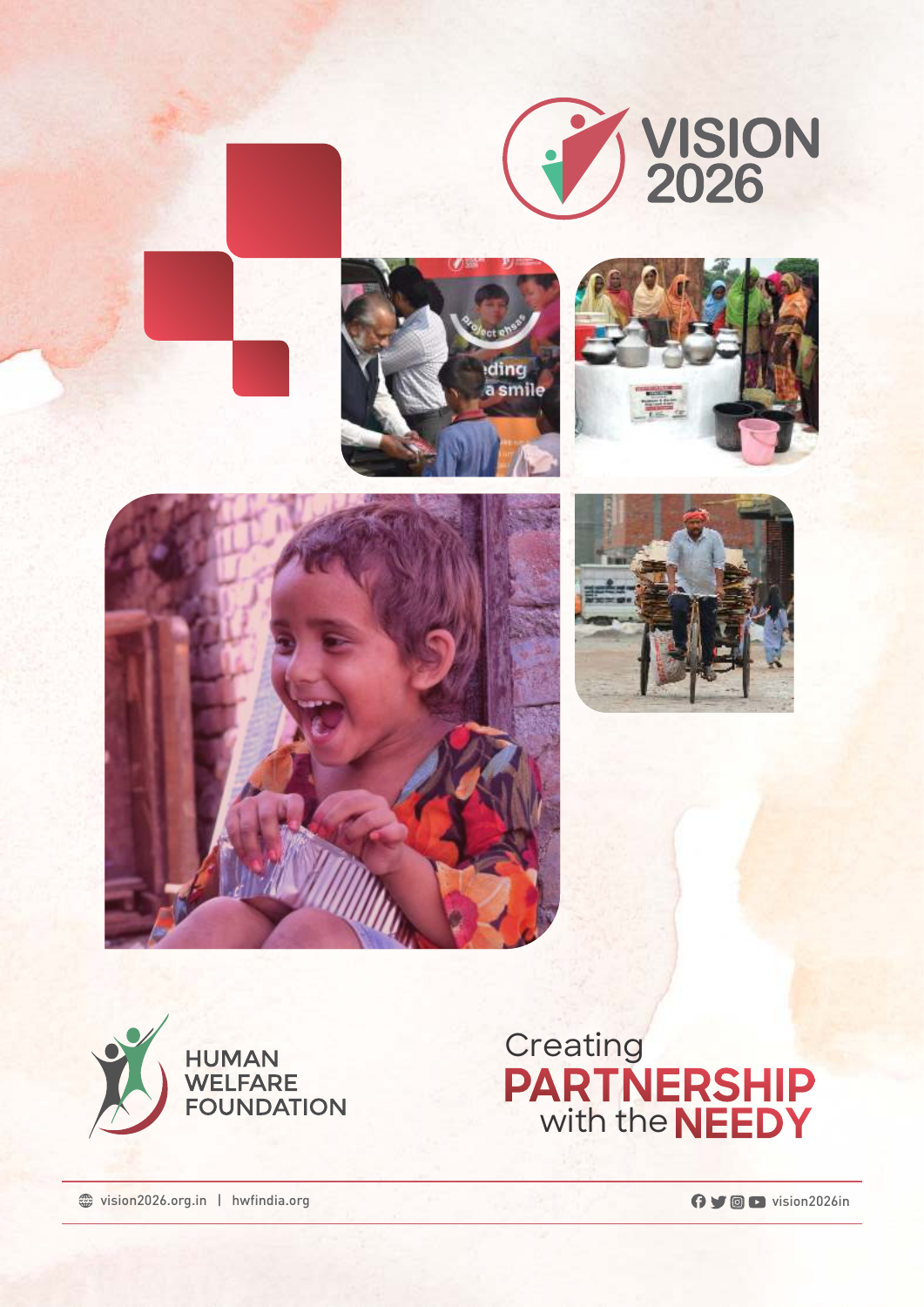# **your SHARE is the CAUSE of someone's SMILE**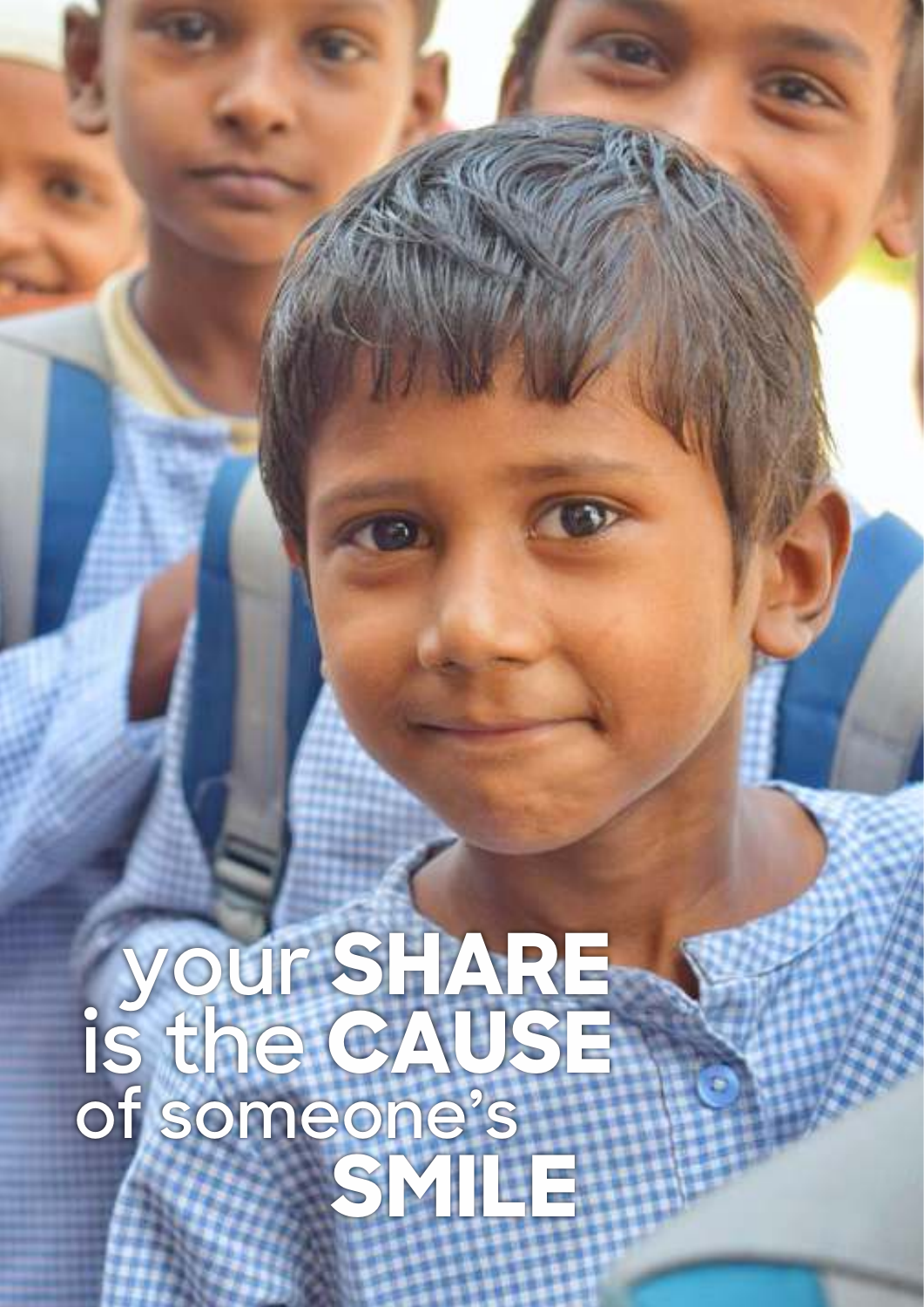



### **Human Welfare Foundation**

**Established in 2006, Human Welfare Foundation (HWF) has become one of India's leading nongovernmental organizations dedicated to carrying out humanitarian and development programs to fight poverty and people's sufferings by working in partnership with vulnerable communities regardless of faith, caste, gender, or political beliefs. HWF aims to help the poor and those in need to live sustainable, self-reliant lives within safe and caring communities. And the work is guided and shaped by the core values of accountability, humanitarianism, neutrality and impartiality, inclusiveness, integrity, and cooperation. HWF intervenes in all core developmental areas such as education, health, shelter, orphan care, drinking water and sanitation, community development, hunger and refugee relief, vocational training, and livelihood support.**

### **What we do**

- **Education**
- **Career Guidance**
- **Health Care**
- **Drinking Water**
- **Low-Cost Housing**
- **Nagarik Vikas Kendra**
- **Community Learning Centre**
- **Hunger Relief**
- **Refugee Relief**
- **Orphan Care**
- **Vocational Training Centre**
- **Livelihood Support**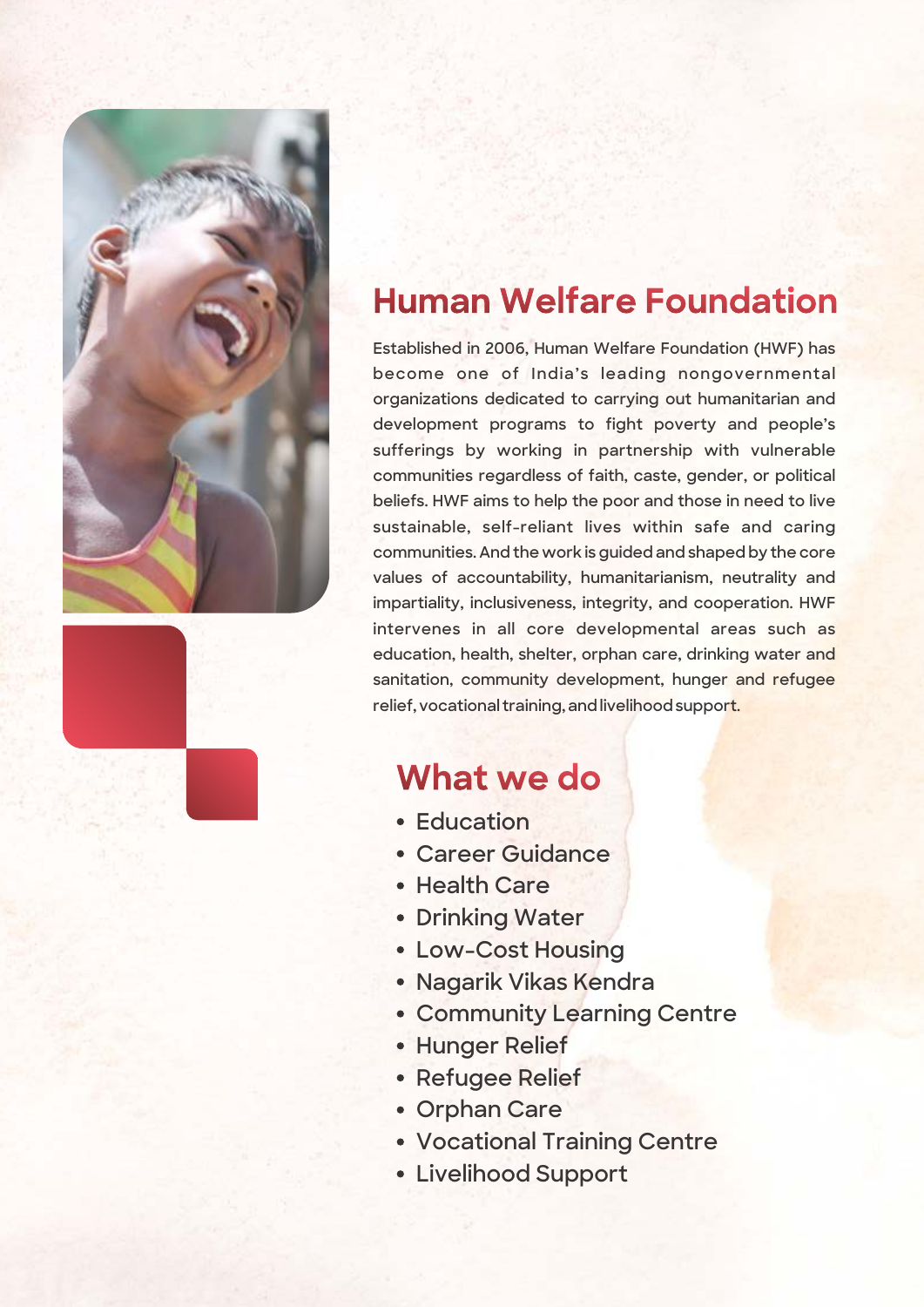## **EDUCATION**

#### **SCHOOL CAPACITY BUILDING**

**School Capacity Building Project aims at rehabilitating ill-equipped schools by providing them with necessary funds to develop their basic minimum infrastructure.**

| <b>Primary School</b>                     | $:$ Rs. 40 Lacs  |
|-------------------------------------------|------------------|
| Construction of 1 Classroom : Rs. 10 Lacs |                  |
| Classroom space for 1 student: Rs. 25,000 |                  |
| <b>Furniture</b>                          | : RS. 1 - 2 Lacs |
| <b>Computer</b>                           | $:$ RS. 35,000   |
| Library                                   | $:$ Rs. 1 Lac    |
| Laboratory                                | : Rs. 70,000     |
|                                           |                  |



**The program aims to promote school enrolment and reduce school dropouts in schools situated in most backward villages.**

| School Fee for 1 Student : Rs. 3500/year |              |
|------------------------------------------|--------------|
| <b>School Kit</b>                        | $:$ Rs. 1500 |

#### **SCHOLARSHIP**

**Every year HWF provides UG & PG scholarships to needy students across the country based on their academic performances and economic background.**

**UG Scholarship : Rs. 10,000/year Prof. Siddique Hassan PG Scholarship : Rs. 30,000/year** 

#### **COMMUNITY LEARNING CENTRE- CLC**

**We support/construct CLCs in slums and slum-like areas to impart basic education to the out of school children in order to make them ready for formal education.**

**Building : Rs. 10 Lacs Temporary Shed : Rs. 2.5 Lacs** 

**Running Cost : Rs. 2.5 Lacs/year** 

## **HEALTHCARE**

#### **MEDICAL CENTRE**

**HWF constructs/supports medical centres in rural and backward villages to provide affordable and quality basic medical services.** 

**Small Medical Centre : Rs. 25 Lacs**

#### **MOBILE MEDICAL VAN**

**Through Mobile Medical Vans, we organize mobile medical camps and provide free medicine in places like slums & ghettos.**

**Mobile Medical Van : Rs. 25 Lacs**









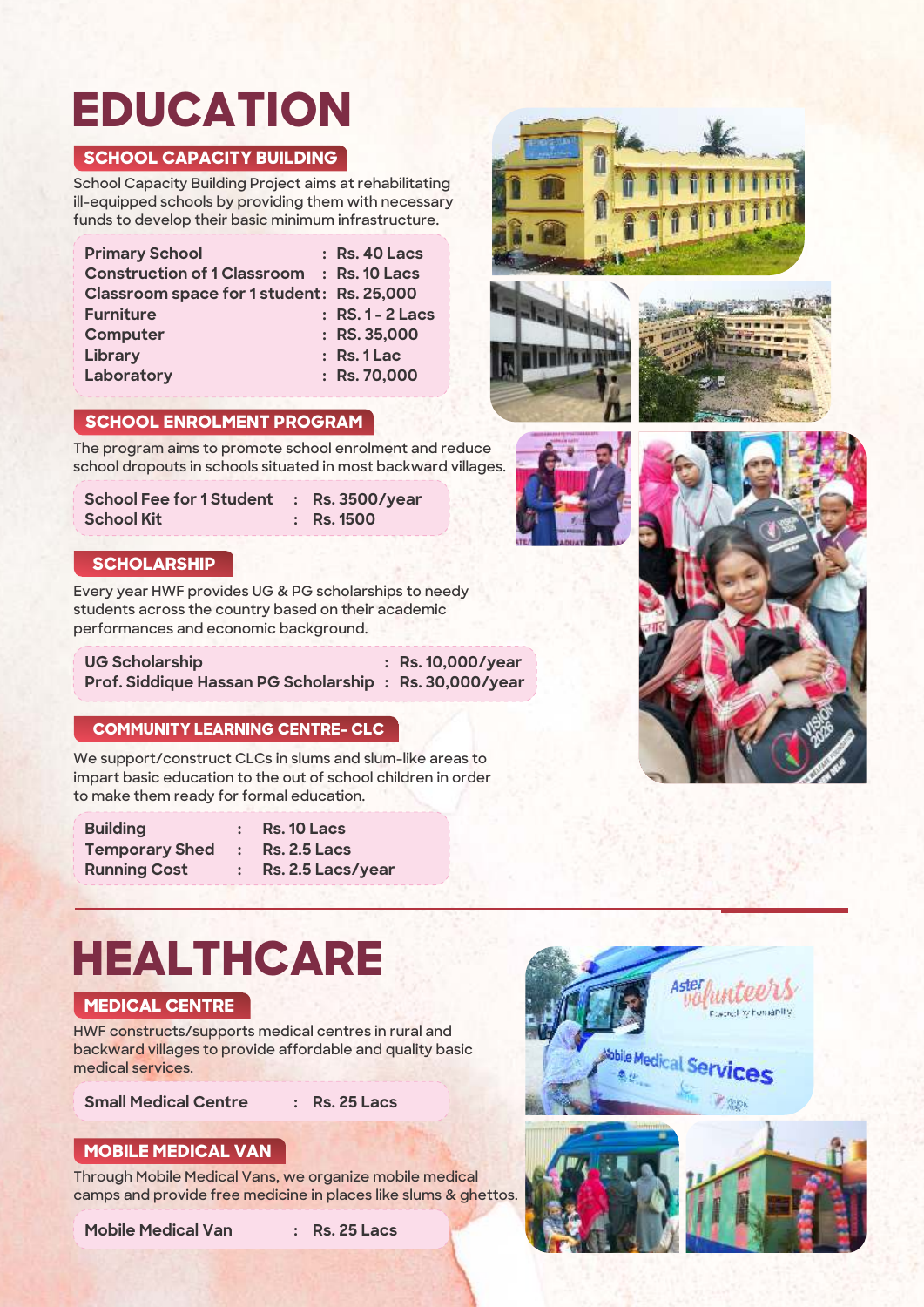#### **AMBULANCE**

**Ambulances are given to hospitals/charity organizations working for needy people in order to help them offer free/affordable ambulance services.**

**Ambulance : Rs. 10 Lacs**

#### **DIAGNOSTIC CENTRE**

**Diagnostic centres are set up in remote villages or urban slums in order to provide needy people with affordable/free diagnostic services.** 

**Small Diagnostic Centre : Rs. 15 Lacs**

#### **MEDICAL EQUIPMENT BANK**

**HWF sets up medical equipment banks where hospital beds, wheelchairs, etc., will be provided to poor and needy patients for temporary use for free.** 

**Medical Equipment Bank : Rs. 3 Lacs**









### **DRINKING WATER**

**Access to clean water is a right that has been denied to many of the poorest people in the country. HWF recognizes the critical importance of the issue and focuses on the most-affected areas to tackle water crisis by providing people with sources of clean water.**

| <b>Open Well</b>                         | $:$ Rs. 1.2 - 2 Lacs    |
|------------------------------------------|-------------------------|
| <b>Bore Well</b>                         | : Rs. 75,000 to 1 Lac   |
| <b>Hand Pump</b>                         | : Rs. $35,000 - 50,000$ |
| <b>Reverse Osmosis Plant</b>             | $:$ Rs. 5 Lacs          |
| Water Cooler & Chilling Unit: Rs. 35,000 |                         |

| <b>Rs. 1.2 - 2 Lacs</b>    |
|----------------------------|
| <b>Rs. 75,000 to 1 Lac</b> |
| Rs. 35.000 – 50.000        |
| ---                        |







## **LOW-COST HOUSING**

**HWF provides financial aid to homeless people living in the least developed villages in various North Indian states. Victims of natural calamities are given priority under the housing aid project.** 

- **1 BHK Light Roof House : Rs. 1.75 Lacs 2 BHK Light Roof House : Rs. 2.5 Lacs 1 BHK RCC Roof House : Rs. 3 Lacs**
	-
	-
	-
- **2 BHK RCC Roof House : Rs. 4 Lacs**



**NVK works as a bridging agency between different government dept. and the downtrodden people to avail them of the benefit of such government schemes.**

**Establishment Cost : Rs. 1.5 Lacs/centre**  Running Cost : Rs. 2.5 Lacs/year

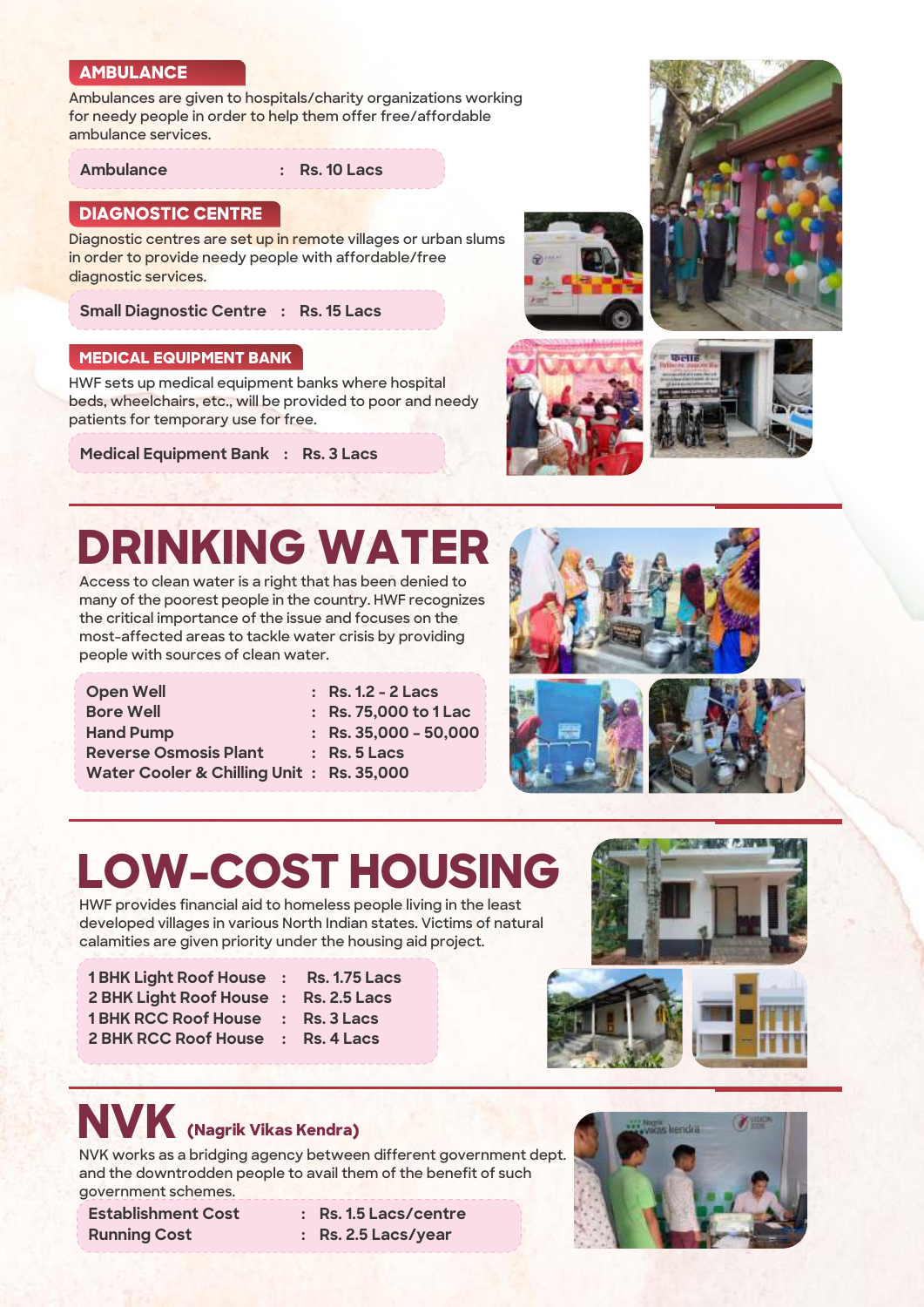### **HUNGER RELIEF**

#### **RATION KIT DISTRIBUTION**

**Under the program, we distribute ration kits to the needy people across the country. A ration kit includes all essential food items required for a family for one month.**

**Per Ration Kit : Rs. 3000**

#### **DAILY FOOD PACKET DISTRIBUTION**

**We distribute cooked food packets daily through our community kitchens in different cities under a project called 'Project Ehsas'.**

**Rs. 25/meal**

- **Rs. 750/person/month**
- **Rs. 9,000/person/year**
- **Rs. 250,000 for 10,000 meals**





### **ORPHAN CARE**

**Under Orphan Care Program, we support construction and maintenance of orphanages and disburse monthly financial support to orphan children living with their families and relatives.**

**Orphan Scholarship : Rs. 20,000 per year Orphanage for 30 Students : Rs. 50 Lacs**



### **SKILL DEVELOPMENT**

**Our Skill Development Projects are designed to make youth especially from backward communities capable of securing decent jobs in various industries.**

**Vocational Training Centre : Rs. 3 - 5 Lacs (Stitching & Tailoring/Fashion Designing, Computer & IT, Paramedical) Small Vocational Training Institute : Rs. 30 Lacs**



### **SELF EMPLOYMENT**

**Self-employment projects intend at supporting poor households with opportunities of income enhancement leading towards economic mobility.**

| <b>Sewing Machine</b>       |   |
|-----------------------------|---|
| <b>Veg. Carts</b>           |   |
| <b>E-Rickshaw</b>           | ∶ |
| <b>Small Business Shops</b> |   |
| <b>Production Units</b>     |   |

**Sewing Machine : Rs. 8,500 Veg. Carts : Rs. 12,000 E-Rickshaw : Rs. 1,35,000 Small Business Shops : Rs. 25,000 - 75,000 Rs. 3 Lacs** 

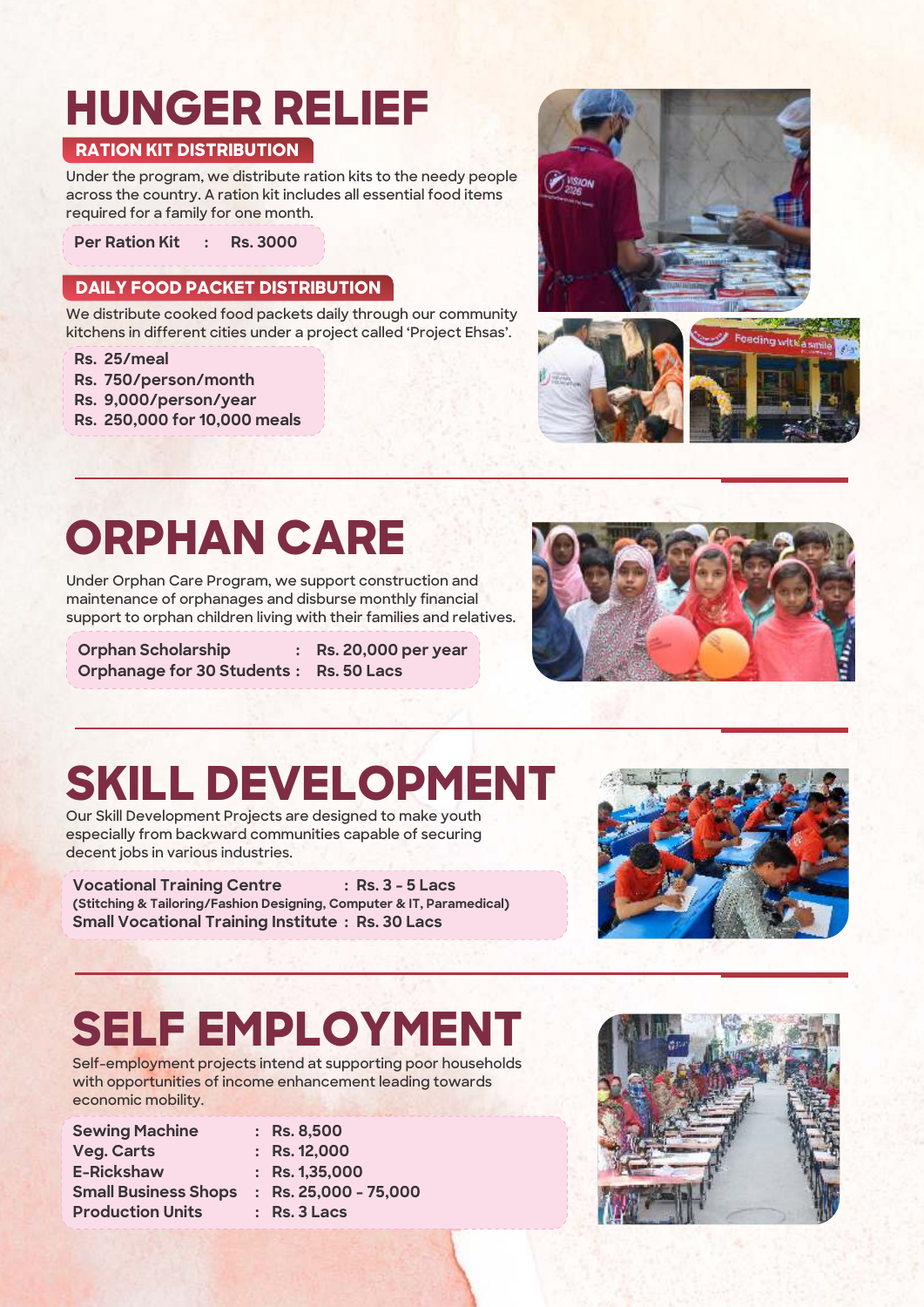# **by GIVING a LITTLE you change many LIVES!**